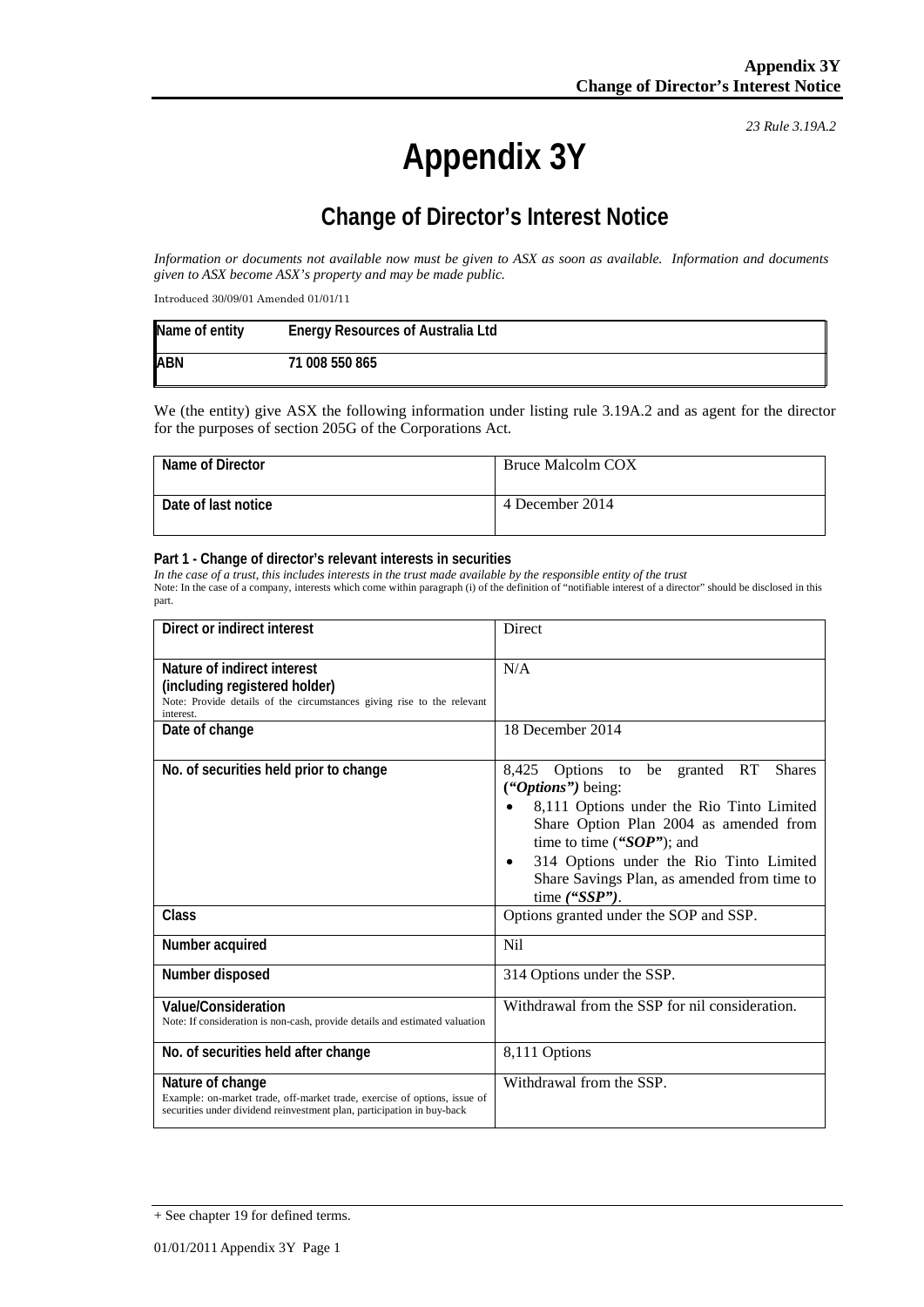| Direct or indirect interest                                                                                                                                             | Direct                                                                                                                                                                                                                                |
|-------------------------------------------------------------------------------------------------------------------------------------------------------------------------|---------------------------------------------------------------------------------------------------------------------------------------------------------------------------------------------------------------------------------------|
| Nature of indirect interest<br>(including registered holder)<br>Note: Provide details of the circumstances giving rise to the relevant<br>interest.                     | N/A                                                                                                                                                                                                                                   |
| Date of change                                                                                                                                                          | N/A                                                                                                                                                                                                                                   |
| No. of securities held prior to change                                                                                                                                  | 41,419 rights ("Rights") to be granted ordinary<br>shares in Rio Tinto Limited ("RT Shares"),<br>being:<br>8,019 Rights under the Rio Tinto Limited<br>$\bullet$<br>Bonus Deferral Plan as amended from time<br>to time (" $BDP$ ")*; |
|                                                                                                                                                                         | 23,623 Rights under the Rio Tinto Limited<br>$\bullet$<br>Performance Share Plan as amended from<br>time to time (" $PSP$ ")*; and                                                                                                    |
|                                                                                                                                                                         | 9,777 Rights under the Rio Tinto Limited<br>Management Share Plan as amended from<br>time to time (" $MSP$ ")*.                                                                                                                       |
| <b>Class</b>                                                                                                                                                            | Rights under the terms of the BDP, the PSP and<br>the MSP.                                                                                                                                                                            |
| Number acquired                                                                                                                                                         | N/A                                                                                                                                                                                                                                   |
| Number disposed                                                                                                                                                         | N/A                                                                                                                                                                                                                                   |
| Value/Consideration<br>Note: If consideration is non-cash, provide details and estimated valuation                                                                      | N/A                                                                                                                                                                                                                                   |
| No. of securities held after change                                                                                                                                     | 41,419 Rights, being:                                                                                                                                                                                                                 |
|                                                                                                                                                                         | 8,019 Rights under the BDP;<br>$\bullet$                                                                                                                                                                                              |
|                                                                                                                                                                         | 23,623 Rights under the PSP; and<br>$\bullet$                                                                                                                                                                                         |
|                                                                                                                                                                         | 9,777 Rights under the MSP.                                                                                                                                                                                                           |
| Nature of change<br>Example: on-market trade, off-market trade, exercise of options, issue of<br>securities under dividend reinvestment plan, participation in buy-back | Vesting of the Rights under the BDP.                                                                                                                                                                                                  |

\* In accordance with the rules of the BDP, the PSP and the MSP, upon vesting Mr Cox may receive Rights to additional RT Shares equal to the value of dividends that would have been paid to him since the date of award, on the number of RT Shares allocated following the vesting of those Rights.

| Direct or indirect interest                                                                                                                                             | Direct           |
|-------------------------------------------------------------------------------------------------------------------------------------------------------------------------|------------------|
| Nature of indirect interest<br>(including registered holder)<br>Note: Provide details of the circumstances giving rise to the relevant<br>interest.                     | N/A              |
| Date of change                                                                                                                                                          | N/A              |
| No. of securities held prior to change                                                                                                                                  | 5,327 RT Shares  |
| Class                                                                                                                                                                   | <b>RT</b> Shares |
| Number acquired                                                                                                                                                         | N/A              |
| Number disposed                                                                                                                                                         | N/A              |
| Value/Consideration<br>Note: If consideration is non-cash, provide details and estimated valuation                                                                      | N/A              |
| No. of securities held after change                                                                                                                                     | 5,327 RT Shares  |
| Nature of change<br>Example: on-market trade, off-market trade, exercise of options, issue of<br>securities under dividend reinvestment plan, participation in buy-back | N/A              |

+ See chapter 19 for defined terms.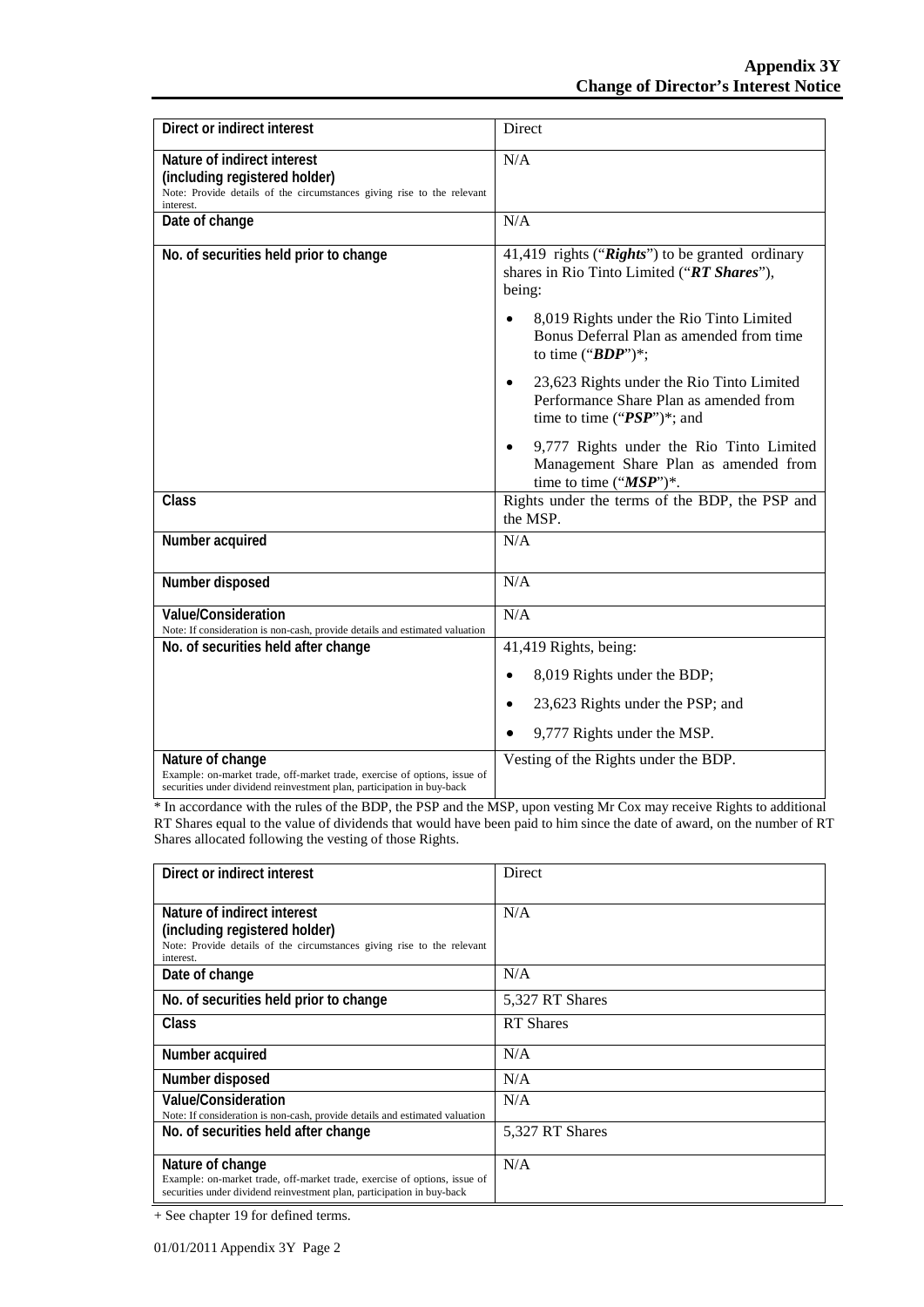| Direct or indirect interest                                                                                                                                             | Indirect                                                                                                                                                                                                                                                                                                    |
|-------------------------------------------------------------------------------------------------------------------------------------------------------------------------|-------------------------------------------------------------------------------------------------------------------------------------------------------------------------------------------------------------------------------------------------------------------------------------------------------------|
| Nature of indirect interest<br>(including registered holder)<br>Note: Provide details of the circumstances giving rise to the relevant<br>interest.                     | Indirect interest in RT Shares acquired under<br>myShare, the Rio Tinto Limited Global<br>Employee Share Plan (" <i>myShare</i> "), held by<br>Computershare Trustees (Jersey) Limited on<br>behalf of Mr Cox, and a conditional right to<br>additional matching RT Shares ("Matching RT<br>Share Rights"). |
| Date of change                                                                                                                                                          | N/A                                                                                                                                                                                                                                                                                                         |
| No. of securities held prior to change                                                                                                                                  | 68 RT Shares<br>65 Matching RT Share Rights*                                                                                                                                                                                                                                                                |
| Class                                                                                                                                                                   | RT Shares and Matching RT Share Rights                                                                                                                                                                                                                                                                      |
| Number acquired                                                                                                                                                         | N/A                                                                                                                                                                                                                                                                                                         |
| Number disposed                                                                                                                                                         | N/A                                                                                                                                                                                                                                                                                                         |
| Value/Consideration<br>Note: If consideration is non-cash, provide details and estimated valuation                                                                      | N/A                                                                                                                                                                                                                                                                                                         |
| No. of securities held after change                                                                                                                                     | 68 RT Shares                                                                                                                                                                                                                                                                                                |
|                                                                                                                                                                         | 65 Matching RT Share Rights                                                                                                                                                                                                                                                                                 |
| Nature of change<br>Example: on-market trade, off-market trade, exercise of options, issue of<br>securities under dividend reinvestment plan, participation in buy-back | N/A                                                                                                                                                                                                                                                                                                         |

\* In accordance with the rules of myShare, upon vesting of the Matching Share Rights, Mr Cox may receive additional Shares in lieu of dividends that would have been paid to him in the period from grant on the base number of shares being the subject of the Matching Share Rights that vest.

### **Part 2 – Change of director's interests in contracts**

Note: In the case of a company, interests which come within paragraph (ii) of the definition of "notifiable interest of a director" should be disclosed in this part.

| Detail of contract                                                                                                                                                          | N/A |
|-----------------------------------------------------------------------------------------------------------------------------------------------------------------------------|-----|
| Nature of interest                                                                                                                                                          | N/A |
| Name of registered holder<br>(if issued securities)                                                                                                                         | N/A |
| Date of change                                                                                                                                                              | N/A |
| No. and class of securities to which interest<br>related prior to change<br>Note: Details are only required for a contract in relation to which the<br>interest has changed | N/A |
| Interest acquired                                                                                                                                                           | N/A |
| Interest disposed                                                                                                                                                           | N/A |
| <b>Value/Consideration</b><br>Note: If consideration is non-cash, provide details and an estimated<br>valuation                                                             | N/A |
| Interest after change                                                                                                                                                       | N/A |

<sup>+</sup> See chapter 19 for defined terms.